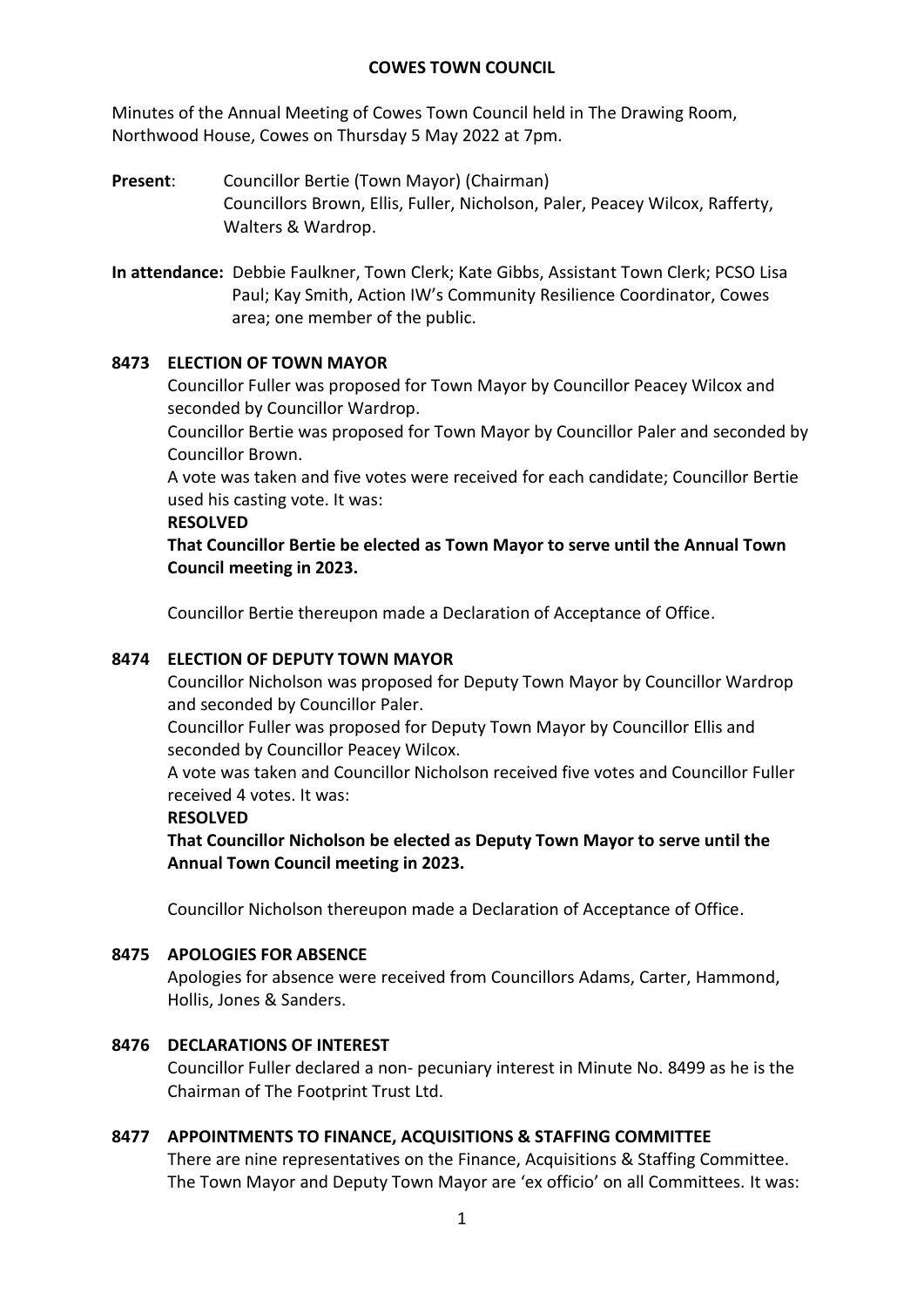#### **RESOLVED**

**That the following members be appointed to serve on the Finance, Acquisitions & Staffing Committee until the Annual Town Council meeting in 2023: The Town Mayor, the Deputy Town Mayor and Councillors Brown, Carter, Ellis, Hollis, Jones, Rafferty and Walters.**

#### **8478 APPOINTMENTS TO PLANNING & LICENSING COMMITTEE**

There are nine representatives on the Planning & Licensing Committee. The Town Mayor and Deputy Town Mayor are 'ex officio' on all Committees. It was: **RESOLVED**

**That the following members be appointed to serve on the Planning & Licensing Committee until the Annual Town Council meeting in 2023:**

**The Town Mayor, the Deputy Town Mayor and Councillors Brown, Carter, Fuller, Hollis, Jones, Sanders and Wardrop.** 

#### **8479 APPOINTMENTS TO PROJECTS COMMITTEE**

There are nine representatives on the Projects Committee. The Town Mayor and Deputy Town Mayor are 'ex officio' on all Committees. It was: **RESOLVED**

**That the following members be appointed to serve on the Projects Committee until the Annual Town Council meeting in 2023:**

**The Town Mayor, the Deputy Town Mayor and Councillors Adams, Brown, Paler, Rafferty, Sanders and Wardrop. There remains one vacancy on this Committee.**

#### **8480 APPOINTMENTS TO THE PLACE PLAN WORKING GROUP**

There are eight representatives on the Place Plan Working Group. It was: **RESOLVED**

**That the following members be appointed to serve on the Place Plan Working Group until the Annual Town Council meeting in 2023:**

**Councillors Bertie, Brown, Hollis, Jones, Nicholson, Paler, Rafferty and Walters.** 

#### **8481 APPOINTMENTS TO THE LAND AT MARKET HILL WORKING GROUP**

There are five representatives on the Land at Market Hill Working Group. It was: **RESOLVED**

**That the following members be appointed to serve on the Land at Market Hill Working Group until the Annual Town Council meeting in 2023: Councillors Carter, Jones, Paler and Wardrop. There remains one vacancy on this Working Group.**

#### **8482 APPOINTMENT OF REPRESENTATIVES TO OTHER BODIES**

Following a discussion about the other bodies it was: **RESOLVED**

**That the following representatives have been appointed to serve on the following other bodies until the Annual Town Council meeting in 2023:**

**Age Friendly Island Project**

Vacancy Deputy – Vacancy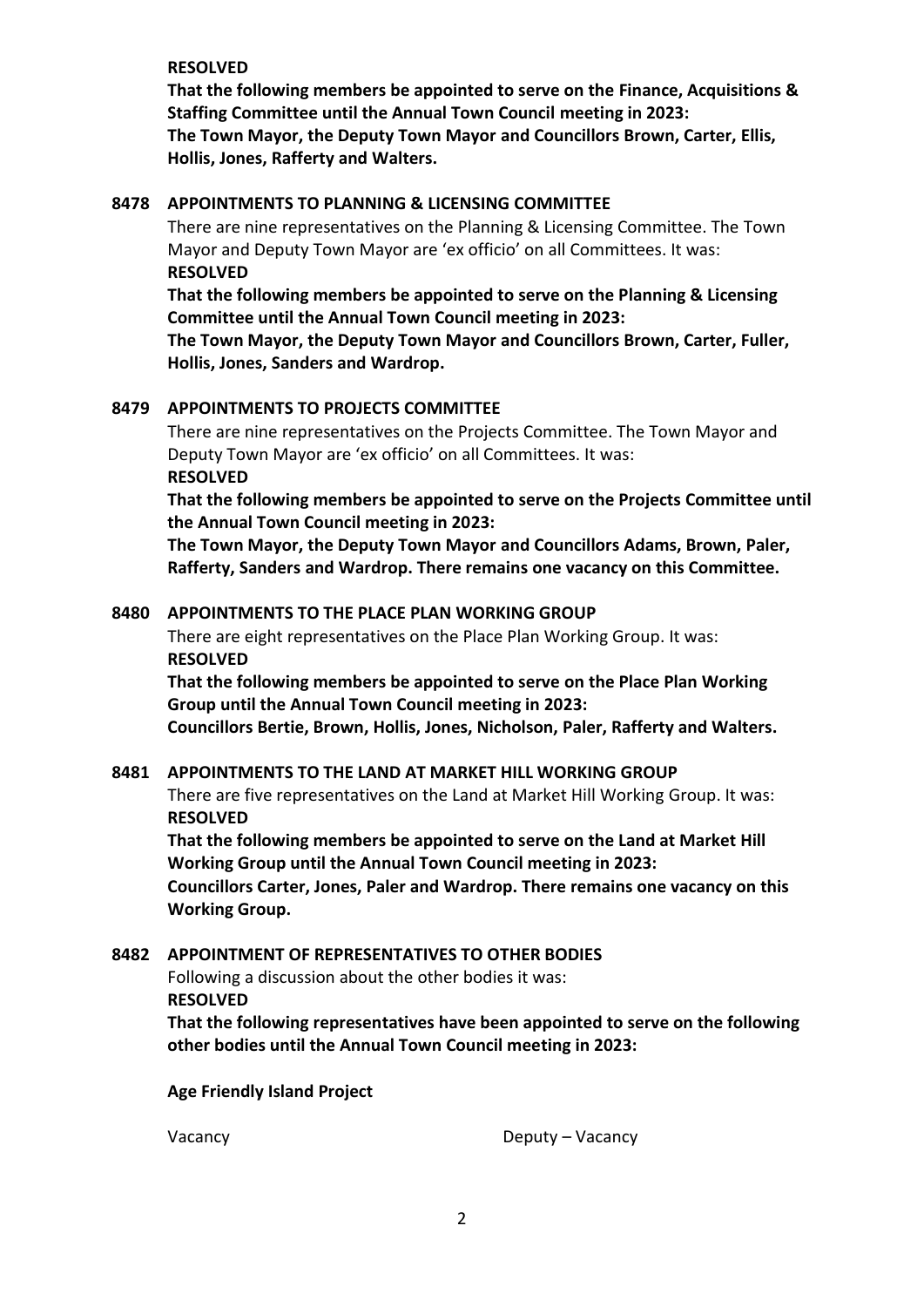# **Civil Military Partnership**

| Councillor J. Nicholson                                                 | Deputy - Councillor P. Bertie   |  |  |
|-------------------------------------------------------------------------|---------------------------------|--|--|
| <b>Cowes Business Association</b>                                       |                                 |  |  |
| Councillor J. Rafferty                                                  | Deputy - Councillor P. Fuller   |  |  |
| <b>Cowes Harbour Commission Advisory Committee</b>                      |                                 |  |  |
| Councillor A. Adams                                                     | Deputy - Councillor D. Walters  |  |  |
| <b>Cowes Heritage &amp; Community Group Liaison</b>                     |                                 |  |  |
| Councillor D. Jones                                                     |                                 |  |  |
| <b>Cowes Mobility Forum</b>                                             |                                 |  |  |
| Councillor P. Fuller                                                    | Deputy - Councillor P. Bertie   |  |  |
| <b>East Cowes Town Council Liaison</b>                                  |                                 |  |  |
| Councillor M. Paler                                                     | Deputy - Councillor J. Rafferty |  |  |
| <b>Environment &amp; Sustainability Forum</b>                           |                                 |  |  |
| Councillor P. Fuller                                                    | Deputy – Vacancy                |  |  |
| <b>Floating Bridge User Group</b>                                       |                                 |  |  |
| Councillor L. Peacey Wilcox and one vacancy                             |                                 |  |  |
| <b>Friends of ORP Blyskawica Society Executive Committee</b>            |                                 |  |  |
| Councillor M. Paler                                                     | Deputy - Councillor P. Bertie   |  |  |
| <b>Highways P.F.I. District One</b>                                     |                                 |  |  |
| Councillors P. Fuller and J. Nicholson                                  |                                 |  |  |
| Isle of Wight Against Scams Partnership (IWASP)                         |                                 |  |  |
| Councillor P. Fuller                                                    | Deputy – Vacancy                |  |  |
| Isle of Wight Association of Local Councils Executive Committee (IWALC) |                                 |  |  |
| Councillor M. Paler                                                     | Deputy - Councillor P. Fuller   |  |  |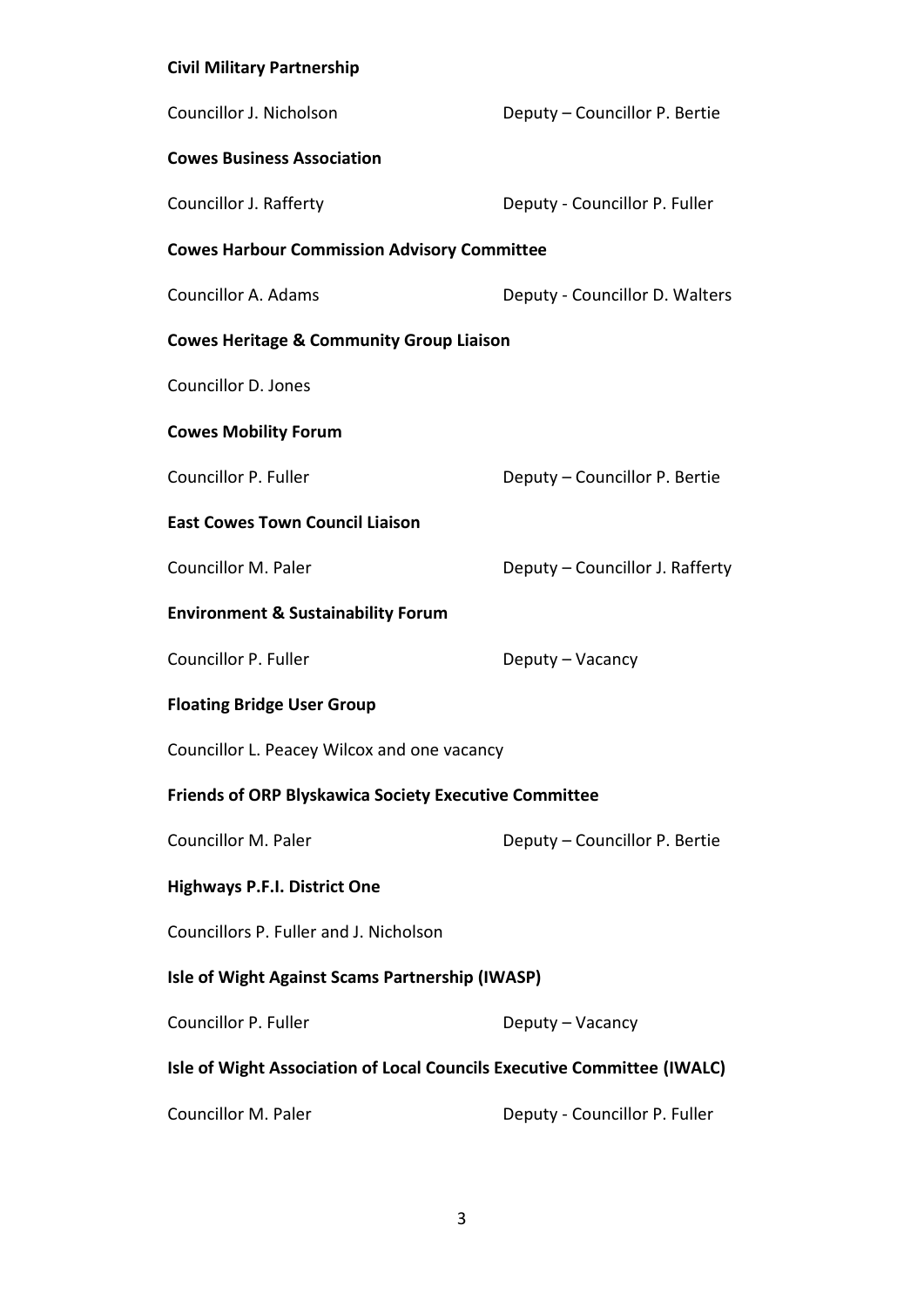# **Medina Valley Area Action Plan Group** Chairman of the Planning & Licensing Committee **Member Internal Financial Reviewers – Town Council Accounts** Councillor A. Adams and one vacancy **Northwood House Charitable Trust Co. Ltd - Park Forum** Councillor L. Brown Deputy – Vacancy **PACT Group (Partners / police And Communities Together)** Councillor L. Peacey Wilcox Deputy – Councillor J. Nicholson **Picnic in the Park** Councillor P. Bertie **Deputy - Vacancy Place Plan Steering Group** Councillor J. Nicholson Deputy – Councillor P. Fuller **Shoreside Committee - Cowes Week Ltd.** Councillor S. Ellis Deputy – Councillor P. Bertie **Supporters of Cowes Library** Councillor W. Wardrop Deputy – Councillor D. Walters **Tree Wardens**  Councillor L. Brown and one vacancy **West & Central Locality Health and Well-Being Group** Inactive, to be removed from the list. **8483 STANDING ORDERS** A review of Standing Orders was carried out and no amendments were made. It was: **RESOLVED That Cowes Town Council approves the Standing Orders. 8484 FINANCIAL REGULATIONS** A review of Financial Regulations was carried out and no amendments were made. It was: **RESOLVED That Cowes Town Council approves the Financial Regulations.**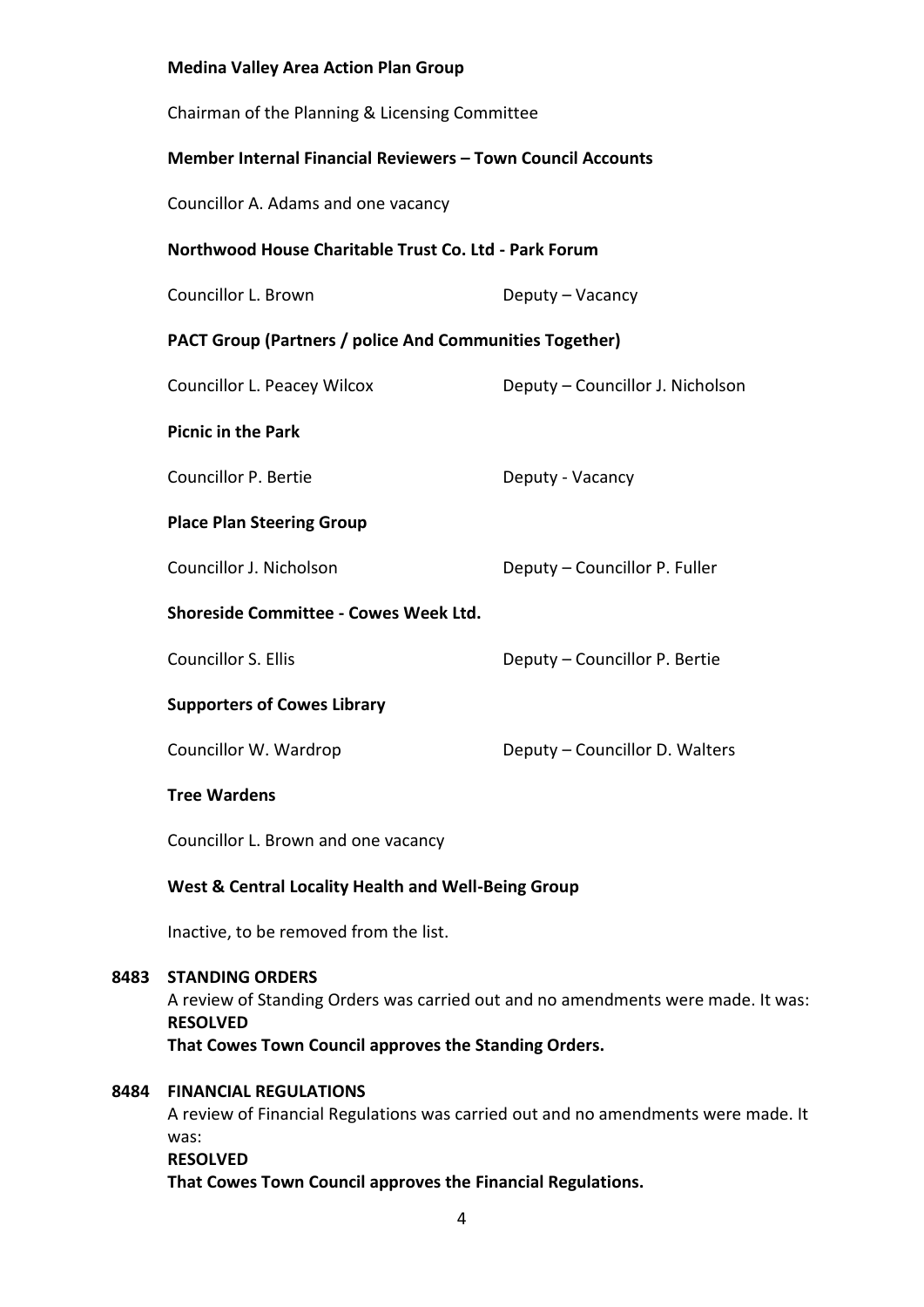#### **8485 CODE OF CONDUCT**

A review of the Code of Conduct was carried out and no amendments were made. It was:

#### **RESOLVED**

**That Cowes Town Council approves the Code of Conduct.**

#### **8486 POLICIES, PROCEDURES AND RISK ASSESSMENTS**

A review of the following documents was carried out and no amendments were required: Complaints Procedure; Complaints Procedure for complaints against members; Equality & Diversity Policy; Internal Grievance Procedure; Freedom of Information under the model publication scheme; Health & Safety Policy; Policy for dealing with abusive, persistent or vexatious complaints or complainants; Information and Data Protection Policy; Document & Retention Disposal Policy; Community Emergency Plan; Risk Assessment - Insurance. It was: **RESOLVED**

**That Cowes Town Council approves the annual reviews as listed above.**

A review of the Risk Management Policy was carried out which included some minor amendments. It was:

#### **RESOLVED**

**That the Risk Management Policy is amended, as discussed, and approved.**

# **8487 DATES OF COUNCIL AND COMMITTEE MEETINGS FOR THE MUNICIPAL YEAR 2022 / 2023**

# **RESOLVED**

**That the Town Council and Committee meetings be held on the following dates and start times for the Municipal Year 2022 / 2023.**

|                  | <b>TOWN COUNCIL</b>                    | 7pm |
|------------------|----------------------------------------|-----|
| 9 June 2022      |                                        |     |
| 14 July 2022     |                                        |     |
| 1 September 2022 |                                        |     |
| 6 October 2022   |                                        |     |
| 3 November 2022  |                                        |     |
| 15 December 2022 |                                        |     |
| 2 February 2023  |                                        |     |
| 2 March 2023     |                                        |     |
| 6 April 2023     |                                        |     |
|                  | 4 May 2023 Annual Town Council Meeting |     |

| <b>FINANCE, ACQUISITIONS &amp; STAFFING COMMITTEE</b> | 6.15pm |
|-------------------------------------------------------|--------|
| 24 May 2022                                           |        |
| 28 June 2022                                          |        |
| 26 July 2022                                          |        |
| 23 August 2022                                        |        |
| 27 September 2022                                     |        |
| 25 October 2022                                       |        |
| 22 November 2022                                      |        |
| 6 December 2022                                       |        |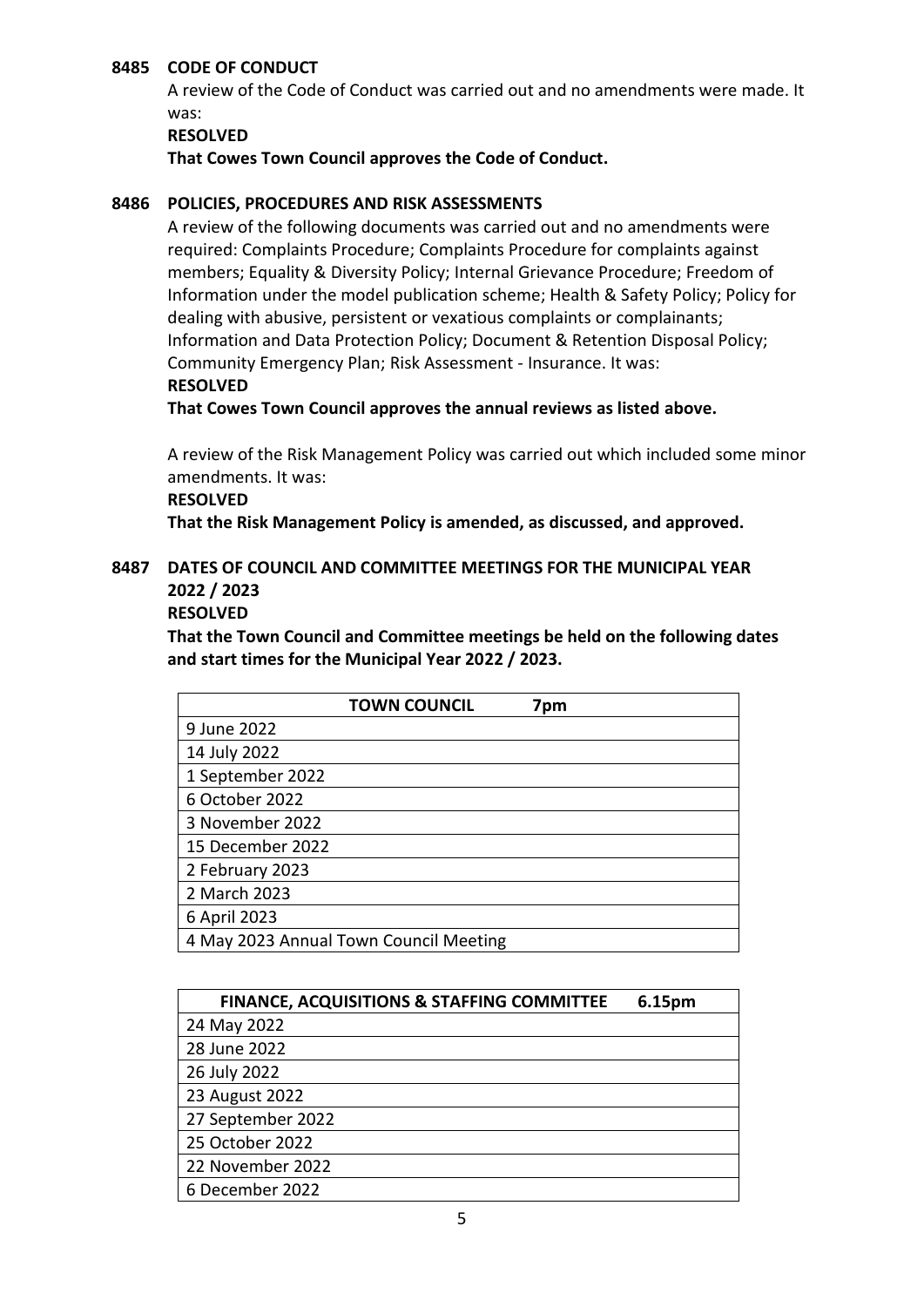| 24 January 2023  |
|------------------|
| 28 February 2023 |
| 28 March 2023    |
| 25 April 2023    |

| <b>PROJECTS COMMITTEE</b><br>6.15pm |
|-------------------------------------|
| 14 June 2022                        |
| 12 July 2022                        |
| 9 August 2022                       |
| 13 September 2022                   |
| 11 October 2022                     |
| 8 November 2022                     |
| 10 January 2023                     |
| 14 February 2023                    |
| 14 March 2023                       |
| 11 April 2023                       |

# **8488 ATTENDANCES**

The Town Clerk reported that the attendances of Members at Town Council and Committee meetings during 2021 / 2022 were as follows:

| <b>COUNCILLOR</b> | <b>POSSIBLE</b> | <b>ATTENDANCES</b> | %   |
|-------------------|-----------------|--------------------|-----|
| A. Adams          | 10              | 8                  | 80  |
| P. Bertie         | 10              | 9                  | 90  |
| L. Brown          | 10              | 10                 | 100 |
| A. Carter         | 8               | 6                  | 75  |
| S. Ellis          | 10              | 10                 | 100 |
| P. Fuller         | 10              | 9                  | 90  |
| L. Hammond        | 10              | 6                  | 60  |
| R. Hollis         | 10              | 7                  | 70  |
| D. Jones          | 10              | 4                  | 40  |
| J. Nicholson      | 10              | 10                 | 100 |
| M. Paler          | 4               | 4                  | 100 |
| L. Peacey Wilcox  | 10              | 8                  | 80  |
| J. Rafferty       | 10              | 8                  | 80  |
| P. Sanders        | 8               | 8                  | 100 |
| D. Walters        | 10              | 10                 | 100 |
| W. Wardrop        | 10              | 9                  | 90  |

# **TOWN COUNCIL**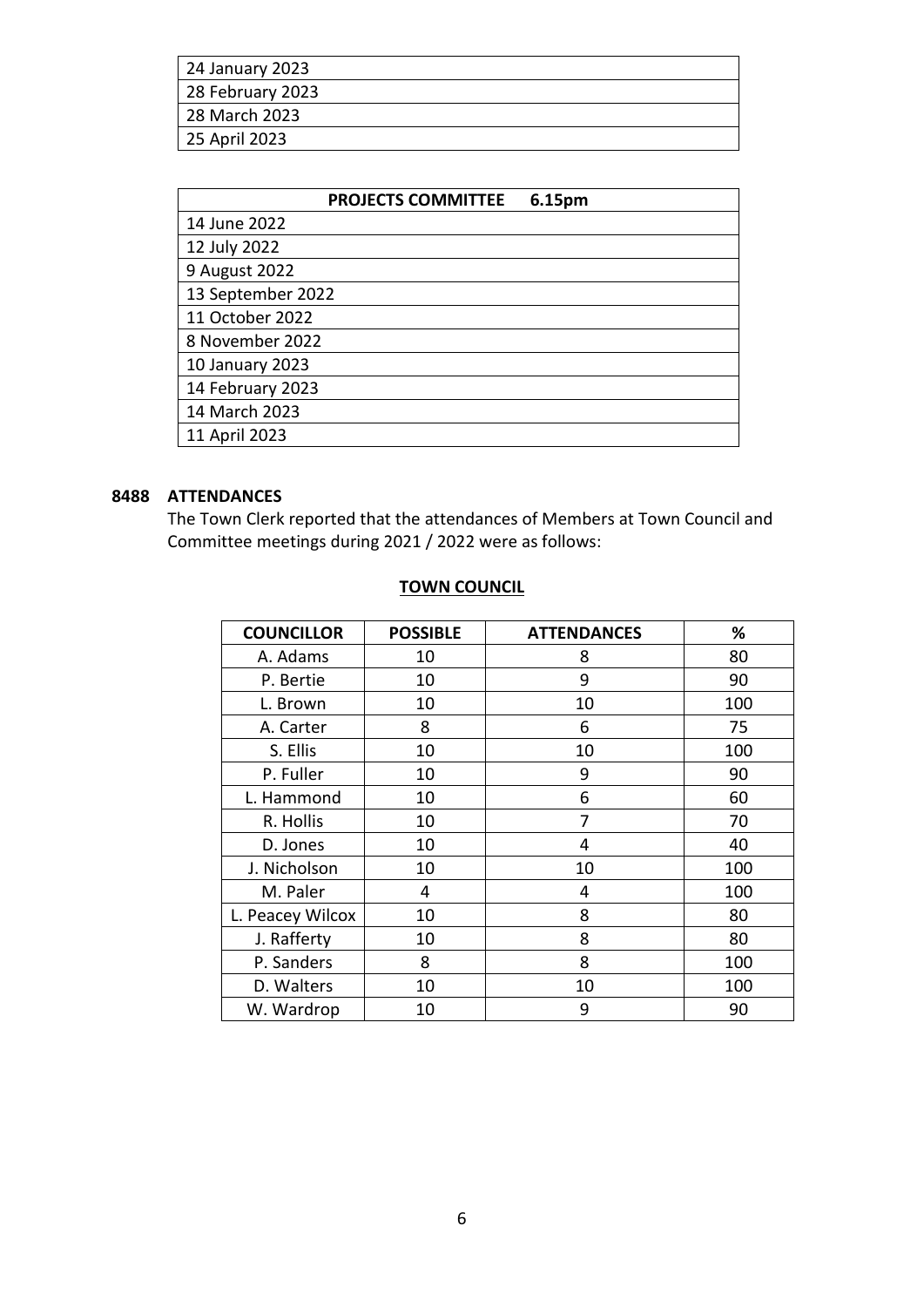#### **FINANCE, ACQUISITIONS & STAFFING COMMITTEE**

| <b>COUNCILLOR</b> | <b>POSSIBLE</b> | <b>ATTENDANCES</b> | ℅   |
|-------------------|-----------------|--------------------|-----|
| P. Bertie         | 6               |                    | 100 |
| L. Brown          | 3               |                    | 100 |
| A. Carter         | 5               |                    | 80  |
| S. Ellis          | 6               |                    | 100 |
| R. Hollis         | 6               | 3                  | 50  |
| D. Jones          | 6               |                    | 66  |
| J. Nicholson      | 6               |                    | 100 |
| J. Rafferty       | 6               |                    | 50  |
| D. Walters        | 6               |                    | 100 |

#### **PLANNING & LICENSING COMMITTEE**

| <b>COUNCILLOR</b> | <b>POSSIBLE</b> | <b>ATTENDANCES</b> | %   |
|-------------------|-----------------|--------------------|-----|
| P. Bertie         | 6               |                    | 16  |
| L. Brown          | 6               |                    | 83  |
| A. Carter         |                 | 3                  | 75  |
| R. Hollis         | 6               |                    | 16  |
| D. Jones          | 6               |                    | 100 |
| J. Nicholson      | 6               |                    | 16  |
| J. Rafferty       | 6               |                    | 16  |
| P. Sanders        |                 |                    | 75  |
| W. Wardrop        |                 |                    | 50  |

#### **PROJECTS COMMITTEE**

| <b>COUNCILLOR</b> | <b>POSSIBLE</b> | <b>ATTENDANCES</b> | ℅   |
|-------------------|-----------------|--------------------|-----|
| A. Adams          | 10              |                    | 80  |
| P. Bertie         | 10              | 6                  | 60  |
| L. Brown          | 10              |                    | 80  |
| J. Nicholson      | 10              |                    | 90  |
| M. Paler          | 3               | 3                  | 100 |
| J. Rafferty       | 5               |                    | 40  |
| P. Sanders        | 8               |                    | 100 |
| D. Walters        | 10              |                    | 80  |
| W. Wardrop        | ς               |                    | 100 |

#### **8489 REPORT FROM THE LOCAL SAFER NEIGHBOURHOOD OFFICER**

The local Safer Neighbourhood Officer attended the meeting and had also provided a written report which had been circulated to all Town Councillors. Following a Partners and Communities Together (PaCT) meeting where issues across Cowes, Northwood and Gurnard had been discussed, it was decided that the three priorities for the next quarter would be:

1. Criminal damage in the Skate Park, Park Road. To engage with the young people in the park and try to work with Cowes Enterprise College. Patrols have been made at the Skate Park with no anti-social behaviour issues noted. It is permissible to take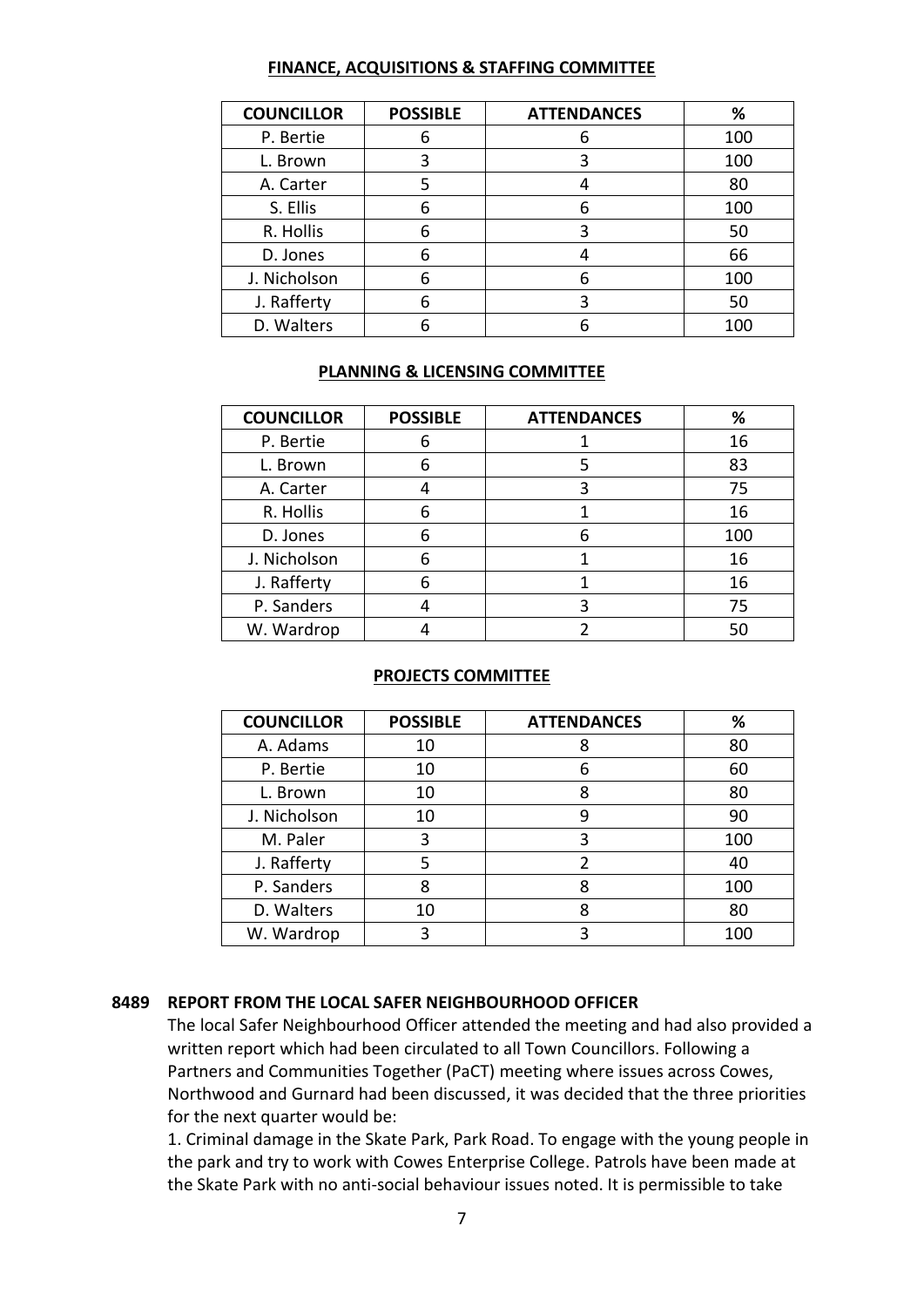photographs of any offenders for passing on to the Police. Councillors felt that more urgent action is needed from the Police at the time of any incidents of vandalism. 2. Parking in Newport Road opposite the reservoir. PCSO Agrotis will be working with an IW Council officer to address this issue, also the parking at the junction of Ash Grove and Love Lane.

3. Anti-social behaviour in Cranleigh Gardens, Northwood; this remains ongoing. Community Speed Watch is restarting but they do need more volunteers so that it can run regularly. A letter drop to residents will be undertaken to encourage new volunteers.

It was agreed:

**ACTIONS** 

1. Councillor Fuller will write a report for the next newsletter advising people to take photographs of any persons offending at Northwood Recreation Ground, and any other areas, for passing on to the Police.

2. Cowes Town Council will include a request for Speed Watch volunteers in the next newsletter.

PCSO Lisa Paul left the meeting at 7.55pm.

# **8490 MINUTES**

#### **RESOLVED**

**That the Minutes of the Town Council Meeting held on 7 April 2022, be taken as read, approved as a correct record and signed by the Chairman.**

# **8491 QUESTIONS FROM MEMBERS OF THE PUBLIC**

There was a member of the public present but no questions were raised.

#### **8492 REPORTS FROM ISLE OF WIGHT COUNCILLORS**

Written reports focussing on local matters were received from Councillors Fuller, Nicholson, Peacey Wilcox and Quigley and were circulated to all Town Councillors. Councillor Fuller was asked why the Island Planning Strategy had been paused; he advised that the delays are to allow time to engage with IW Councillors so that Councillors understand the implications of the Plan and any risks before it moves on to the next phase. Councillor Fuller expects this to go the IW Full Council meeting for approval in approximately two months' time.

Councillor Nicholson advised that he had attended a very productive meeting with Cowes Medical Centre who wish to be involved in future Place Plan discussions.

#### **8493 REPORTS OF COMMITTEES AND MEETINGS**

a) Projects Committee

The Minutes of the Projects Committee meeting held on 12 April 2022 were received and noted. It was:

#### **RESOLVED**

**1. That Cowes Town Council write to the Police and Crime Commissioner and Chief of Police at Newport to complain about the lack of action being taken to repeated issues of vandalism at Northwood Recreation Ground public conveniences.**

**2. That Cowes Town Council purchases a Push-up and Dip Station for the sum of £1,297 plus VAT, with the cost to be met from the 'Northwood Rec – Skate Park / MUGA / Outdoor Gym Maintenance' budget heading.**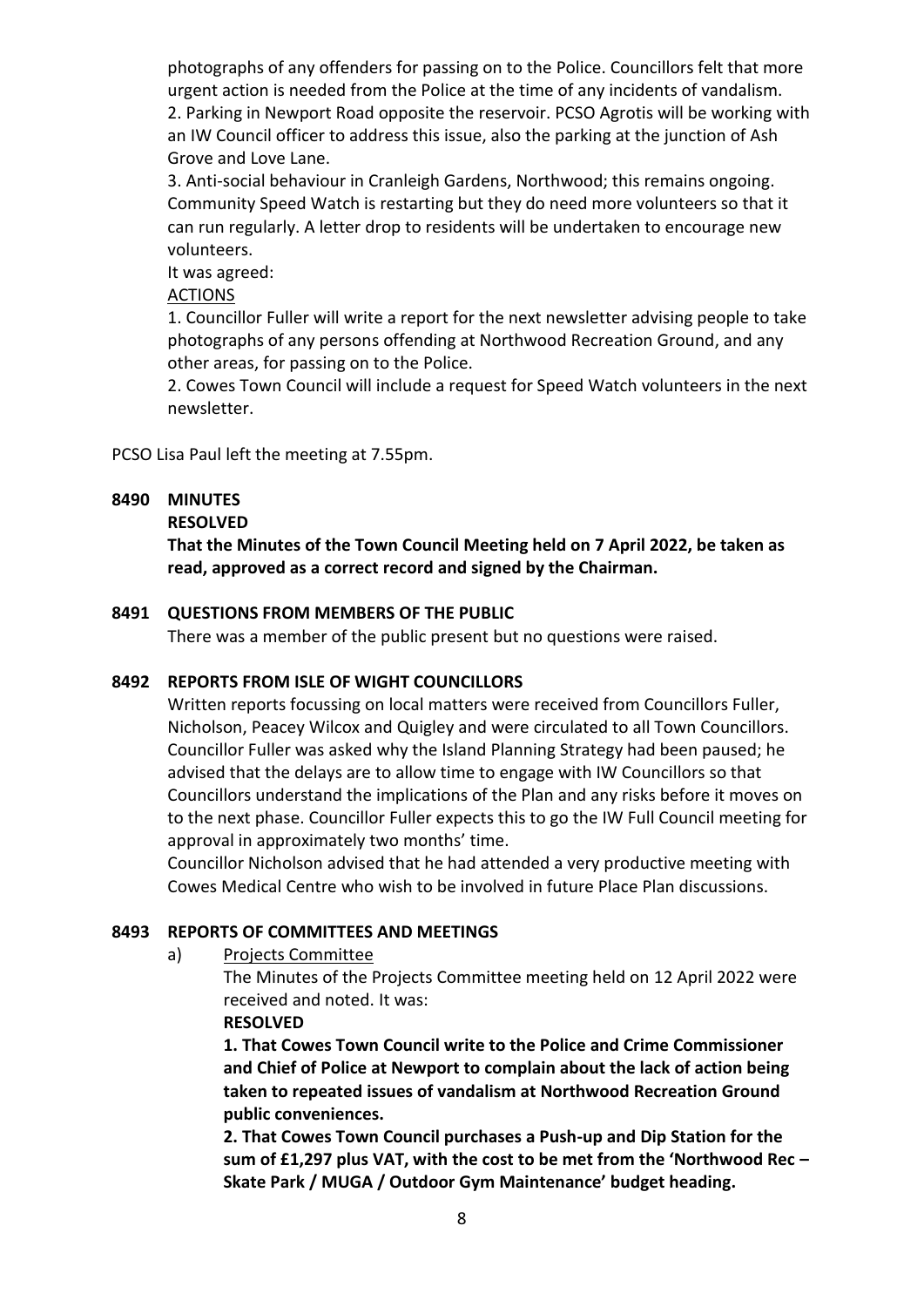b) IWALC Executive Committee The draft Minutes of the IWALC Executive Committee meeting held on 31 March 2022 were received and noted.

Kay Smith left the meeting at 8.07pm.

# **8494 ANNUAL GOVERNANCE AND ACCOUNTABILITY RETURN FOR THE YEAR ENDED 31 MARCH 2022**

The Town Clerk presented Councillors with the Town Council's Annual Governance & Accountability Return for the year ended 31 March 2022. The date of the period for the Exercise of Public Rights has been set for Monday 13 June 2022 to Friday 22 July 2022 inclusive. It was:

#### **RESOLVED**

**That the Annual Governance & Accountability Return for the year ended 31 March 2022 be approved and signed by the Town Mayor and Town Clerk.**

# **8495 STATEMENT OF ACCOUNTS FOR THE YEAR ENDED 31 MARCH 2022**

The Town Clerk presented Councillors with the Town Council's Statement of Accounts for the year ended 31 March 2022. It was: **RESOLVED**

**That the Statement of Accounts for the year ended 31 March 2022 be approved and signed by the Town Mayor and Town Clerk.**

# **8496 INTERNAL AUDITORS' REPORT FOR THE YEAR ENDED 31 MARCH 2022**

The Town Clerk presented Councillors with the Town Council's Internal Auditors' Report for the year ended 31 March 2022. It was: **RESOLVED**

**That the Internal Auditors' Report for the year ended 31 March 2022 be received and noted.**

# **8497 CHEQUE PAYMENTS AND PETTY CASH PAYMENTS FOR THE MONTH OF APRIL 2022** The Town Clerk presented Councillors with details of cheque and petty cash payments for the month of April 2022. Cheque payments totalled £28,152.35; petty cash payments totalled £67.14. It was: **RESOLVED**

**That the cheque payments of £28,152.35 and petty cash payments of £67.14 be received, noted and approved.**

# **8498 REVIEW OF COUNCILLORS' REGISTER OF INTERESTS**

The Town Clerk reminded Councillors to review their Register of Interest forms. If any changes are required then a new form will need to be completed.

#### **8499 WARMER COWES REPORT FOR 2021 / 2022**

The Footprint Trust Ltd, as administrators of the Warmer Cowes scheme, provided a report for 2021 / 2022. The report showed that 64 people had received help during the period. Energy saving measures have saved residents £8,152. The project cost to Cowes Town Council was £1,500.